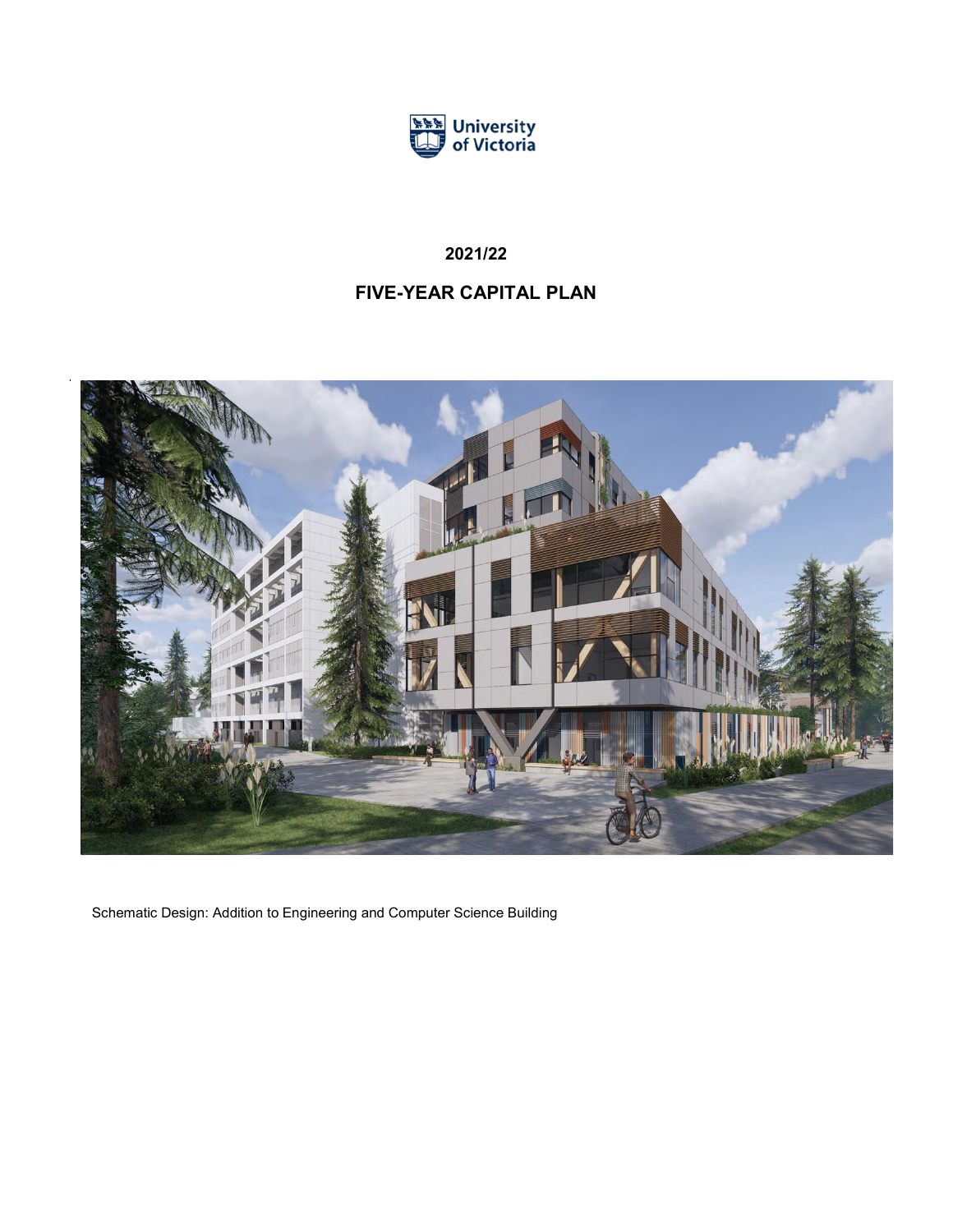## **TABLE OF CONTENTS**

| 1) |
|----|
| 2) |
| 3) |
|    |
|    |
| 11 |
|    |
|    |
|    |
|    |
|    |

n.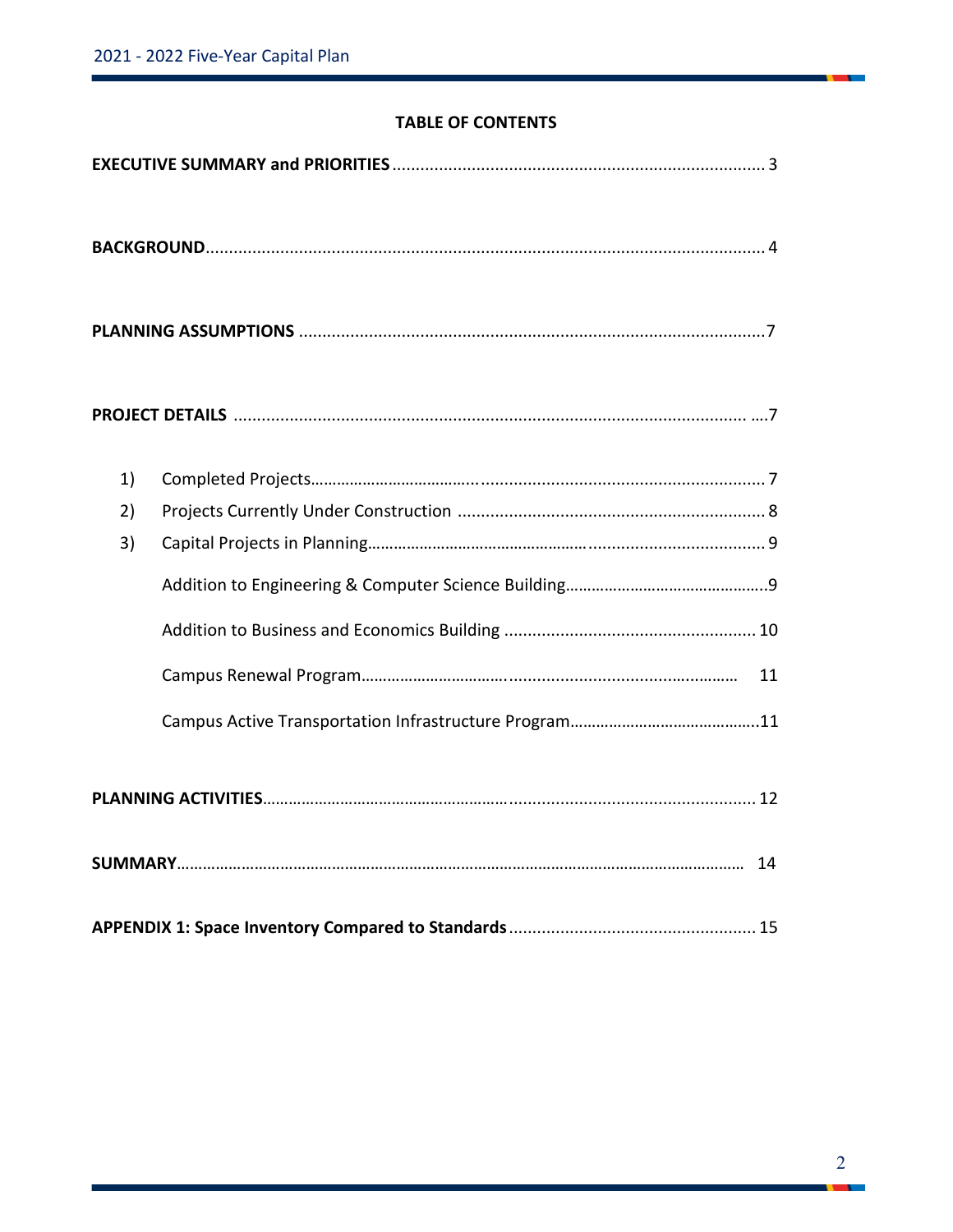## **A. EXECUTIVE SUMMARY and PRIORITIES**

The University of Victoria's success is built on the provision of high-quality education and outstanding student experience, excellence in research and the conscious integration of research and teaching, within a diverse and welcoming environment. The university's five-year capital plan reflects the academic priorities of the university as articulated in its Strategic Framework, its Planning and Budget Framework, the Indigenous Plan, the Campus Plan and our Institutional Accountability Plan and Report to the Ministry of Advanced Education, Skills and Training. One of the six key areas of our Strategic Framework is to cultivate an extraordinary academic environment that allows for the creation, dissemination and mobilization of knowledge. Our capital plan is a key planning document that outlines the university's infrastructure needs, which are a vital component required to achieve this key goal.

Our top priorities include providing an exceptional student experience, both curricular and cocurricular, meeting existing and anticipated program demand, advancing research excellence, and fostering respect and reconciliation. The university's five-year capital requirements for 2021/22 to deliver on these priorities include:

1. Addition to the Engineering and Computer Science Building:

Thanks to significant support from this government, UVic will be welcoming an additional 500 FTE undergraduate students to our Computer Science and Engineering programs by 2022/23. Government has also committed to supporting that growth with a capital expansion. UVic's top capital priority, therefore, is a project that includes an addition to our Engineering and Computer Science building and an adjacent high-bay structures lab estimated at \$89.6, which is required to meet our new funded enrolment targets, in programs with some of the highest number of anticipated job openings of any in-demand occupations.

- 2. An addition to the Business and Economics Building: Student demand for Business programs, including entrepreneurship and innovation, has been very strong. UVic's Peter B. Gustavson School of Business has expanded to meet this demand by creating two additional cohorts and expanding its BCom Minor program. Another UVic capital priority, to accommodate this growth, is therefore an expansion to the existing Business and Economics building.
- 3. Addressing Deferred Maintenance and Seismic:

## Renewal of the Fraser Building:

The quality of our academic programs is impacted by the condition of the facilities in which they are provided. In order to address pedagogical needs and provide the experience our students require to be ready for the job market, the university has developed a program of building renewal which addresses both deferred maintenance and seismic needs across campus. The next priority project in this ongoing renewal program is the Fraser Building, estimated at \$33M. Some components of this renewal can be undertaken in conjunction with the addition to Fraser for the National Centre for Indigenous Law. The extent of renewal will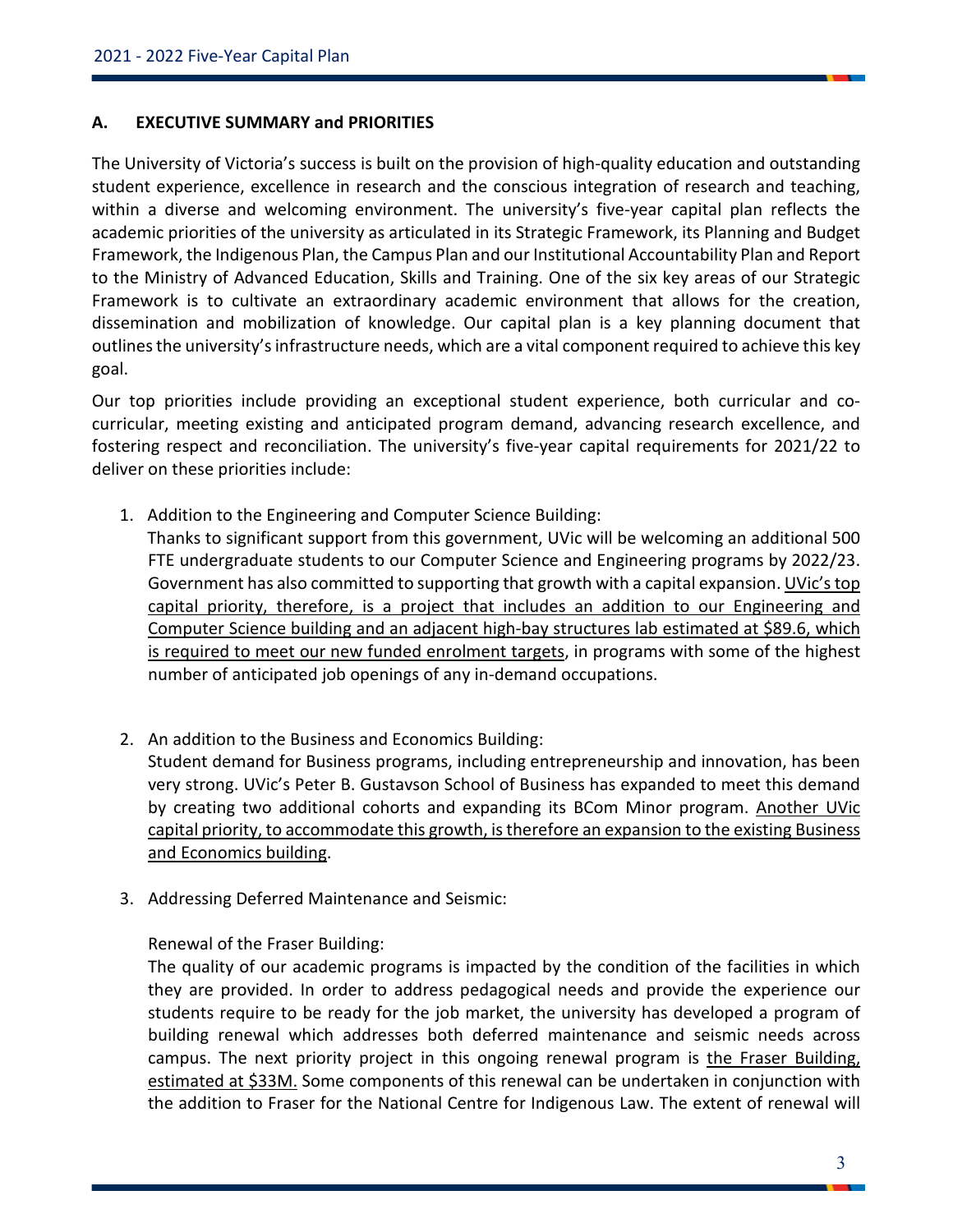largely be driven by funding available but will be focused on those improvements that would most benefit from being undertaken at the same time.

## Seismic Upgrading:

Over the course of the last few years, detailed planning was undertaken to develop seismic upgrade plans for several campus buildings. This work is now complete and seismic upgrades are complete for the Campus Security and Saunders buildings. As well, work has commenced on upgrading the MacLaurin D wing, anticipated to be complete by September 2020.

Facilities planning is continuous in order to address changes in student program demand and support services, as well as evolving research and teaching requirements to ensure they reflect societal need. To address these changing needs, the university undertakes planning activities that inform future capital requirements, both major capital and annual routine capital. Over the next few years this work will include reviewing space needs for the Faculty of Science. As well, work will be undertaken to plan for future expansion requirements beyond five years that takes into account our strategic framework goal *to promote more collaboration, partnerships and interdisciplinary approaches*. This goal leads to thinking about and planning for more flexible, multipurpose shared space.

## **B. BACKGROUND**

University facilities and infrastructure are a critical component of providing an extraordinary academic environment, for delivering on our commitment to making a vital impact and providing a hands-on experience, integrated with research-inspired teaching. The annual renewal of our five-year capital plan is therefore an important process that ensures that over the longer term, our physical assets will continue to support the realization of our institutional priorities and goals.

The Ministry of Advanced Education, Skills and Training (AEST) provides guidance in the development of capital priorities, both through the articulation of Provincial goals and priorities and through the development of post-secondary space and deferred maintenance standards/benchmarks. Provincial priorities align with university priorities, and include supporting growth in academic programs for indemand jobs, increasing affordable housing, reducing carbon, enhancing climate resiliency, incorporating wood first building design and the renewal of existing infrastructure. With respect to deferred maintenance, the AEST funded and implemented a province-wide system to assess levels of deferred maintenance. For overall space, AEST standards outline the total campus space that an institution should have, based on programs offered, enrolment levels, number of faculty and staff, library volumes, etc. University inventory is then compared to this standard to assess an overall space gap or shortfall. Capital planning reflects institutional needs, priorities and goals within this space gap context and projects are developed that address these institutional needs and goals, influenced by provincial government objectives and priorities.

The university, based on the AEST space standards, has a gap of 25,889 net assignable square metres (NASM). This is approximately 13% below standard, as outlined in appendix 1. Using this overall institutional assessment as a starting point, planning work is undertaken to confirm the priority projects for addressing the space pressures that result from the gaps in academic and administration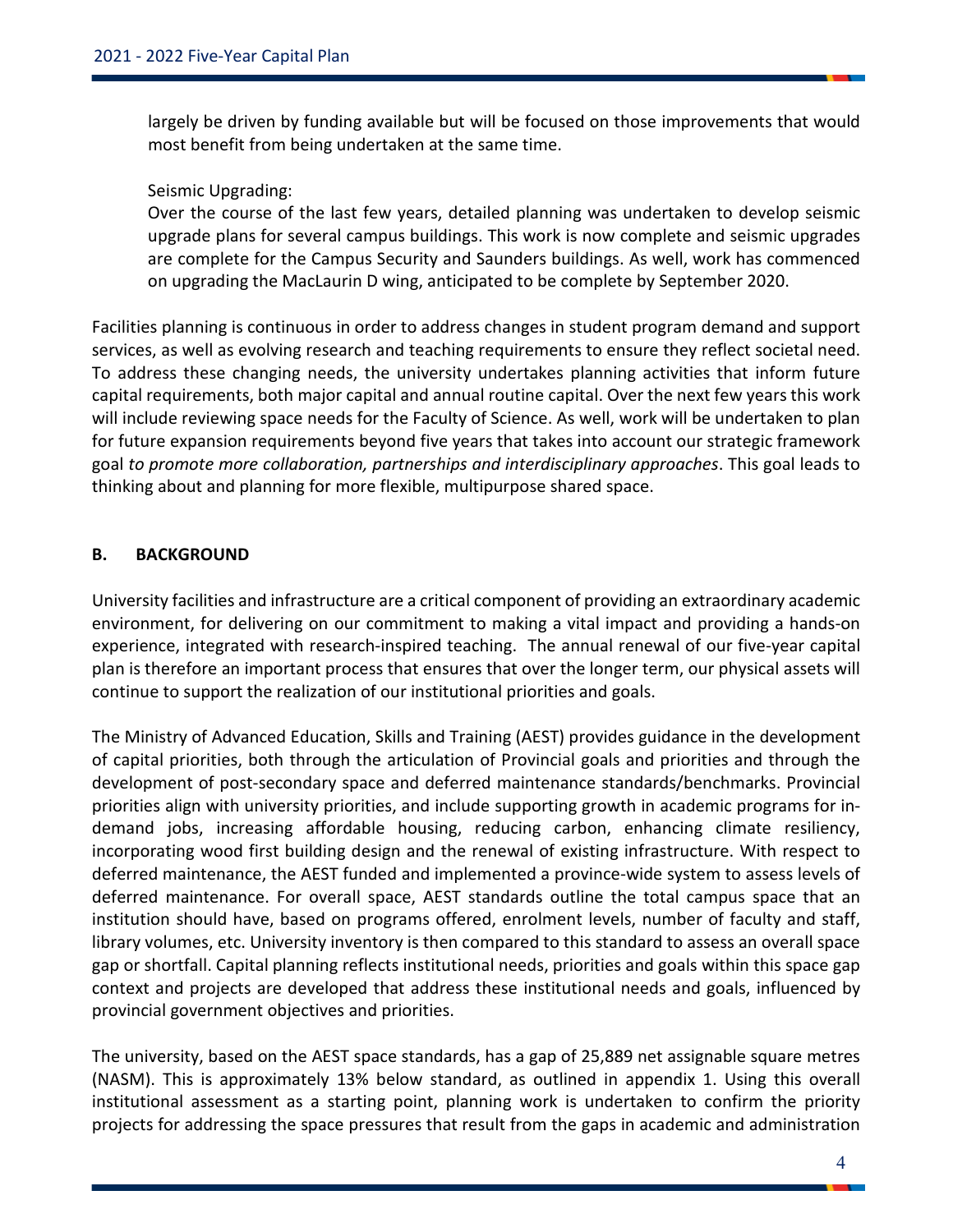office space, student and central service space<sup>1</sup>, and laboratories, as noted in appendix 1. These space pressures are a consequence of overall student growth and from realignments in programs due to student demand.

UVic responds to changing student and societal demands by adding capacity (new student FTEs) in programs aligned with the provincial labour market outlook, including the most in-demand jobs. Thanks to significant support from government, our proactive approach will result in UVic welcoming an additional 500 FTE undergraduate students to our Computer Science and Engineering programs by 2022/23. Government has also committed to supporting this growth with a capital expansion. Much like the demand for Computer Science and Engineering, student demand for Business, including entrepreneurship and innovation, has been very strong. UVic's Peter B. Gustavson School of Business has expanded by creating two additional cohorts.

Programs of requirements have been developed to address the needs of Computer Science and Engineering and Business. Based on this planning, it has been determined that their needs can be addressed through additions to current facilities that support these programs – an addition to the Engineering Computer Science Building and an addition to the Business and Economic Building.

Another priority building addition is to the Fraser Building. This addition will house the university's new dual degree program in Common Law and Indigenous Legal Orders (JD/JID) and serve as a national centre for research and education in Indigenous Law. UVic welcomed its first cohort of students in the fall of 2018. This program, funded by the provincial government for 96 FTE JD/JID students, will have transformational effects in communities across Canada, realizing the Truth and Reconciliation Commission's hope that Indigenous and non-Indigenous peoples should live together in peace and prosperity. It also responds to both federal and provincial government commitments to recognize the rights and traditions of Indigenous Peoples and forge the nation-to-nation relationship. Funding for this ~\$27.1M project has been secured through commitments from the Provincial and Federal Governments along with an external donor. The construction of this addition is a key step towards UVic's goal of being a global leader in creating better opportunities for Indigenous students, entering respectful educational and research partnerships with Indigenous Communities, and advancing respect, reconciliation and mutual understanding.

In addition to addressing academic priorities, another priority in the new strategic framework is to expand on-campus housing to address student demand and housing pressures in the community. With approval from the Provincial Government for borrowing, in 2019 UVic was able to move forward to respond to this demand through tendering for the construction of 620 incremental beds on campus.

As well as housing, there are significant space pressures and delivery challenges with respect to the provision of appropriate Health Services for students. The current building where this program is located is inadequate in both size and functionality, and given its age and location can't cost effectively be renovated to meet current Vancouver Island Health Authority requirements and student demand levels. To address the gaps and to better respond to the overall student physical and mental health needs, a new student Health and Wellness Centre will open in 2020 within the Technology Enterprise

<span id="page-4-0"></span> <sup>1</sup> Student and central services includes: food services, bookstore, AV/TV, data centre, student computer labs, health, student lounge space, student office and support space and general assembly such as galleries auditorium etc.

<sup>5</sup>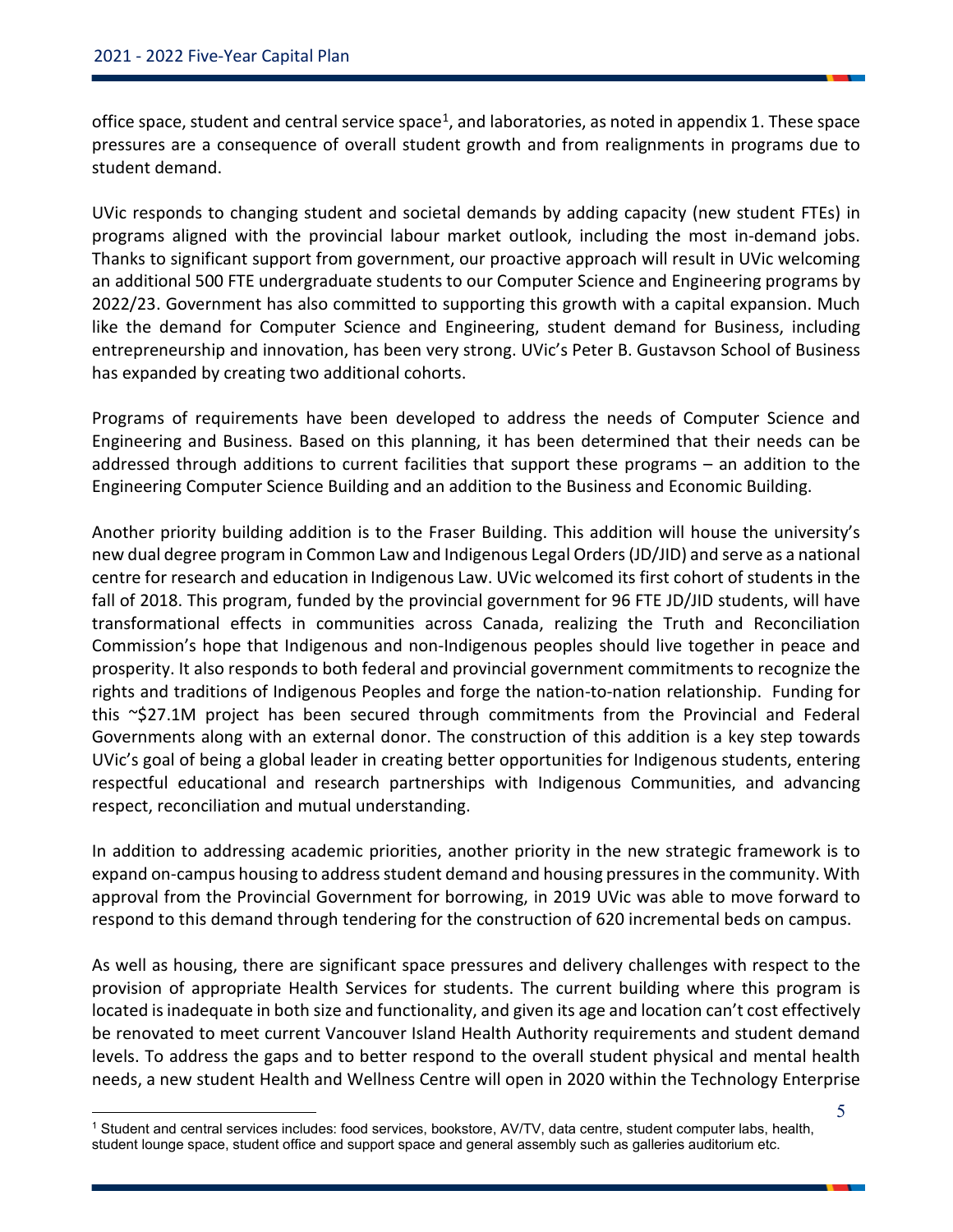Facility (TEF), creating a wellness hub due to the close proximity to the Centre for Athletics, Recreation and Special Abilities (CARSA).

In 2007, the university started the process to assess campus renewal needs. Since that time renewals have been undertaken in six of the University's oldest buildings including Elliot, Cunningham, MacLaurin, University Centre, Cornett and Clearihue. As well, the McKinnon building was partially renewed after the move of the Athletics and Recreation Department to CARSA in 2016. While these projects addressed some deferred maintenance, overall the university's infrastructure continues to age.

As noted above, the Ministry of Advanced Education, Skills and Training funded an assessment of the university's deferred maintenance. This assessment work included looking at all academic buildings on campus to determine each building's physical condition using an industry standard index called the Facilities Condition Index or FCI. An FCI number below 10 indicates that the buildings are generally in good condition and an FCI rating between 10 and 30 is considered poor. The VFA data is reviewed and updated annually, taking into account further aging of the buildings, pricing changes and any projects undertaken to address deferred maintenance. While government has increased annual funding available to address deferred maintenance through the Routine Capital program, the university's FCI continues to increase. The university's current FCI (January 2020) is 48%, with the value of the work required over the next five years (excluding seismic) estimated at \$593M (excluding housing)<sup>[2](#page-5-0)</sup>. Given the magnitude of these infrastructure issues, and the fact that these values will continue to grow over time, deferred maintenance continues to be a top priority.

With all the above, it is critical that capital planning efforts over the next five years address expansion for academic program requirements to support government funded growth (computer science and engineering and JD/JID), as well as deferred maintenance in order to continue to address building renewal and seismic projects. The capital projects and projects in planning outlined in this document reflect the institutional priorities as articulated in our indigenous plan, our campus plan, our research plan and our planning and budget framework. All of these plans support the university's overall key strategic priorities as articulated in its strategic framework:

- Cultivate an extraordinary environment;
- Advance research excellence and impact;
- Intensify dynamic learning;
- Foster respect and reconciliation;
- Promote sustainable futures; and
- Engage locally and globally.

In addressing the above goals, the university's Sustainability Action Plan: Campus Operations, provides the following guidance that will inform specific project planning:

<span id="page-5-0"></span> $2$  Student housing has a current 10 year deferred maintenance plan to undertake \$82M in projects. Progress has been made towards this plan. In 2020, 3 buildings with significant deferred maintenance will be removed as part of the Student Housing and Dining Project. As a result a new deferred maintenance plan needs to be developed to prioritize future work.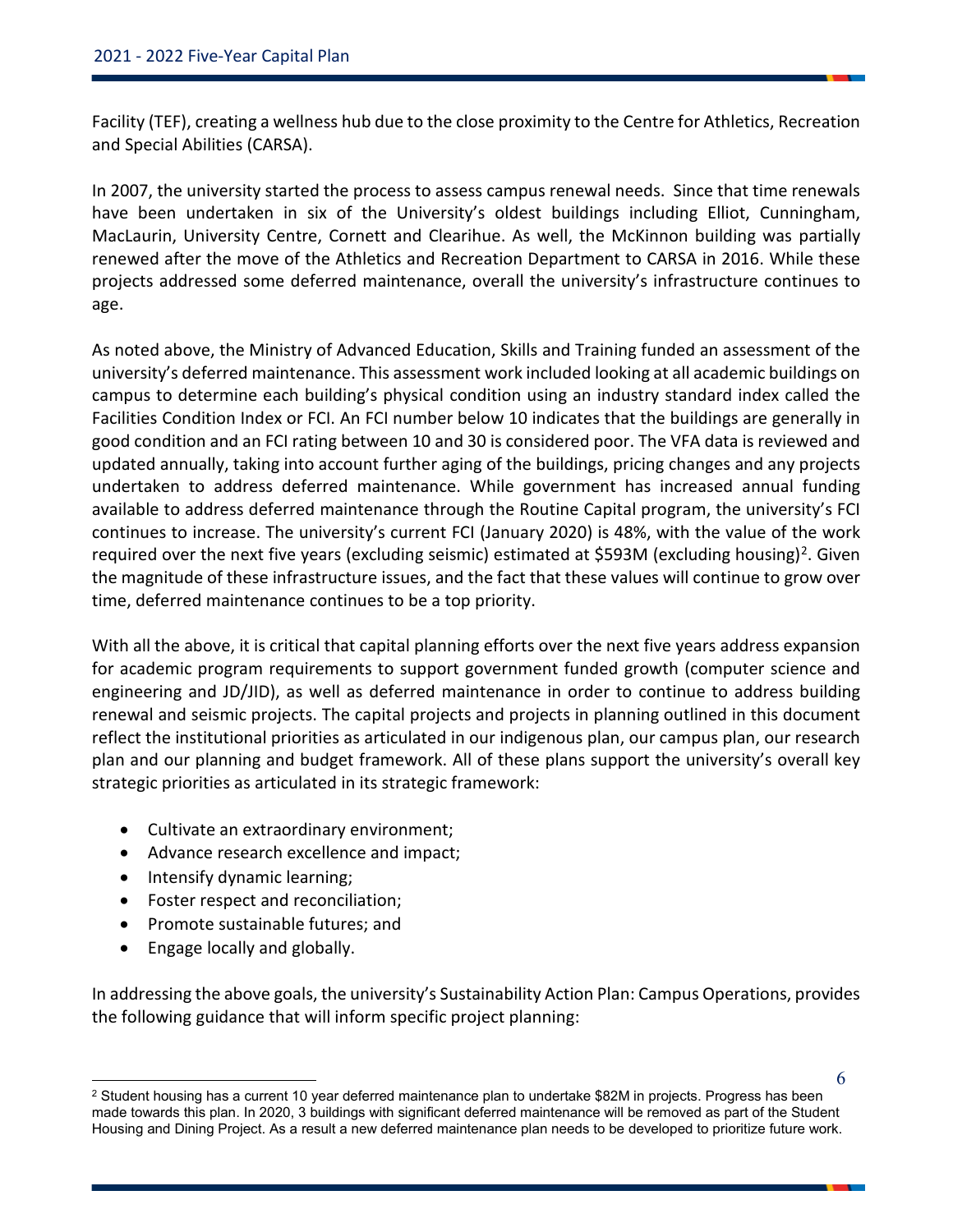- Institutional greenhouse gas emissions reduction of 30%[3](#page-6-0) by 2021;
- Reduce campus electricity consumption intensity by  $18\%$ <sup>3</sup> by 2021;
- Reduce campus natural gas consumption intensity by  $30\%$ <sup>3</sup> by 2021; and
- All new building projects and major building additions will provide for a high-performance building envelope and passive design strategies to promote energy efficiency, climate resilience and greenhouse gas emissions reductions.

Capital priorities are reflected in annual fund raising goals and priorities established by the university as appropriate.

## **C. PLANNING ASSUMPTIONS**

As noted above, the university experienced significant student growth during the first decade of this century. This growth was largely a result of substantial investments by the provincial government to increase post-secondary access in British Columbia. Over the most recent few years, the rate of growth has moderated, with domestic student enrolment growing modestly and international enrolment growing more significantly, though over a much smaller enrolment base. Such growth is not expected to continue and overall, the university over the next five years is expected to remain about the same size. Enrolment, however, is not distributed uniformly across the university – programs that have felt and will continue to feel the strongest pressure from rising international numbers and domestic shifts and realignments are Engineering and Computer Science, Business, and Economics. In addition and as noted earlier, government funding will support an increase in Engineering and Computer Science students. These areas of growth reflect student demand, institutional priorities and alignment with provincial government priorities. The capital priorities outlined in this document have been developed to address the academic space pressures resulting from this growth as well as address growing deferred maintenance issues.

During 2015/16 the university updated its campus plan. This plan sets out the long term vision for the campus, including complementary goals and guiding principles. Capital projects within this Five-Year Plan are developed within this overall long term framework.

## **D. PROJECT DETAILS**

Capital projects fit into three categories: recently completed, currently under construction or in planning. While the focus of the five-year capital plan is projects in planning, the following section also outlines information on recently completed and current projects, in order to provide a comprehensive picture as well as to provide continuity between approved plans.

## **1) Successfully Completed Projects**

The district energy plant was completed during 2019-20. This project included the replacement of our aging boiler plant with a modern, energy efficient, industrial-grade boiler plant in order to

<span id="page-6-0"></span> $3$  Baseline of 2010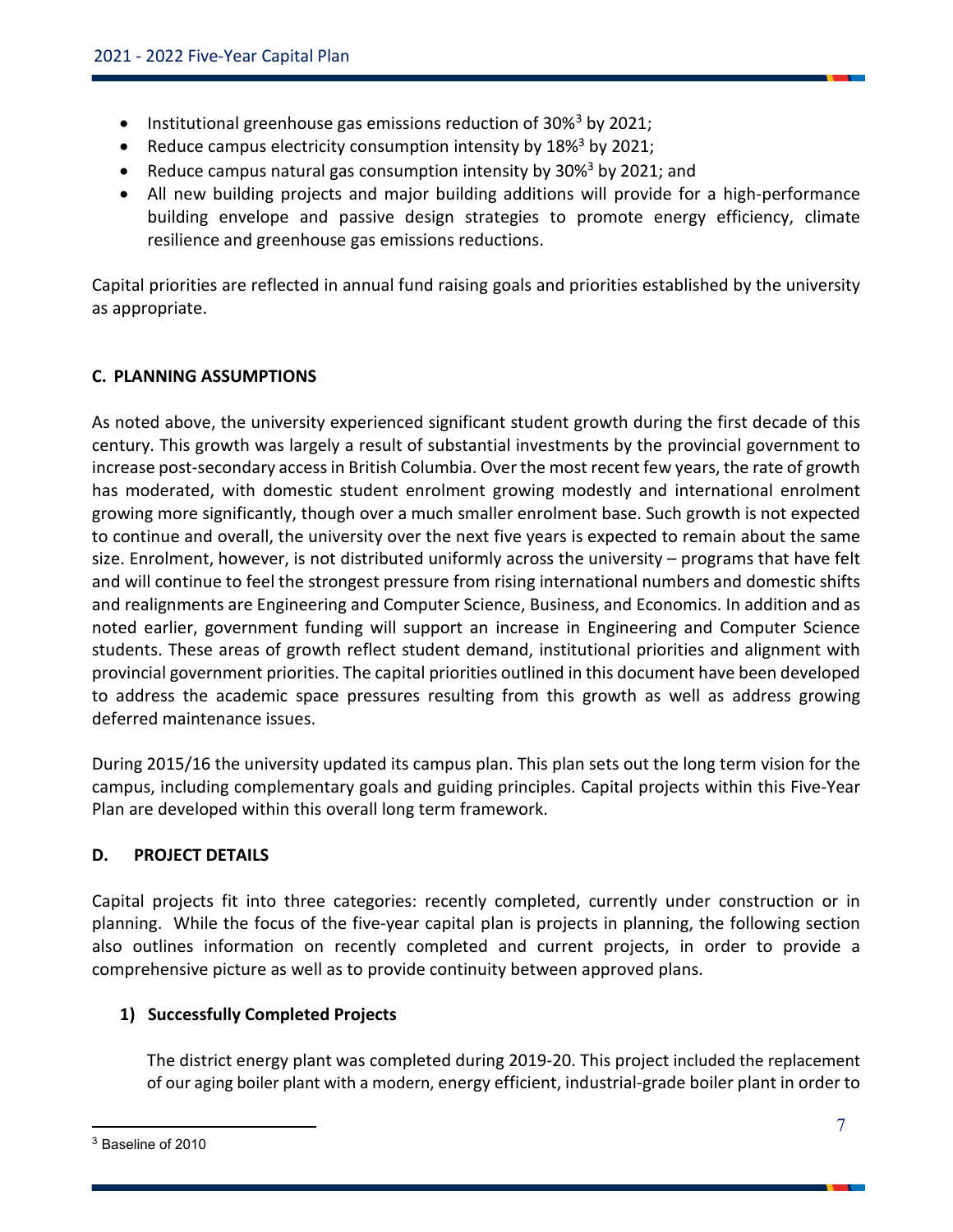mitigate the risk of boiler failure, as well as reduce energy use and carbon emissions of the system. This project has transformed the district heating system and improved system efficiency by allowing operating temperatures to be adjusted to meet the specific requirements of research and teaching labs, and ensure greater optimization and efficiency of the research environment.

Also during 2019-20, there were several smaller scale projects completed, including:

- o Bio-level safety upgrades within engineering labs;
- o Ian Stewart Ammonia plant safety upgrades; and
- o Various projects aimed at supporting campus renewal, including roofing, elevators, building alarm monitoring systems (multiyear project ), life safety upgrades etc.; and

The above smaller projects were supported by the Provincial Government through their routine capital program, the funding of which has increased to ~\$15M per year, including the university's required contribution of 25%.

#### **2) Projects Currently under Construction**

There are new building projects either currently under construction or approved to move to construction as follows:

#### **i) Student Housing and Dining Project**

UVic is a destination university with over 75% of our students coming from outside of Victoria. A comprehensive student housing demand study found an immediate need for, at a minimum, a 600-bed expansion. In 2019 an expansion of 620 net new beds was approved to move to construction.

This expansion will be achieved through the construction of two new separate buildings. The first building, located along Ring Road, will contain 418 beds and the new dining facility. This location necessitated the removal of the current Margaret Newton and Emily Carr Buildings in May / June 2020, both of which have significant deferred maintenance. The second building, located on the current Cadboro Commons site, will contain 364 new beds, two new classrooms, cultural support space and institutional conference and meeting space. The conference and meeting space is a required component of the project as the Cadboro Commons building currently contains the university's conference and meeting spaces. Through utilizing a modular dining solution installed on parking lot B the first building along ring road is expected to be complete in summer 2022, with the second building complete in spring 2023.

The project will be built to Passive House standards which will allow for reduced overall greenhouse gas emissions once the project is complete.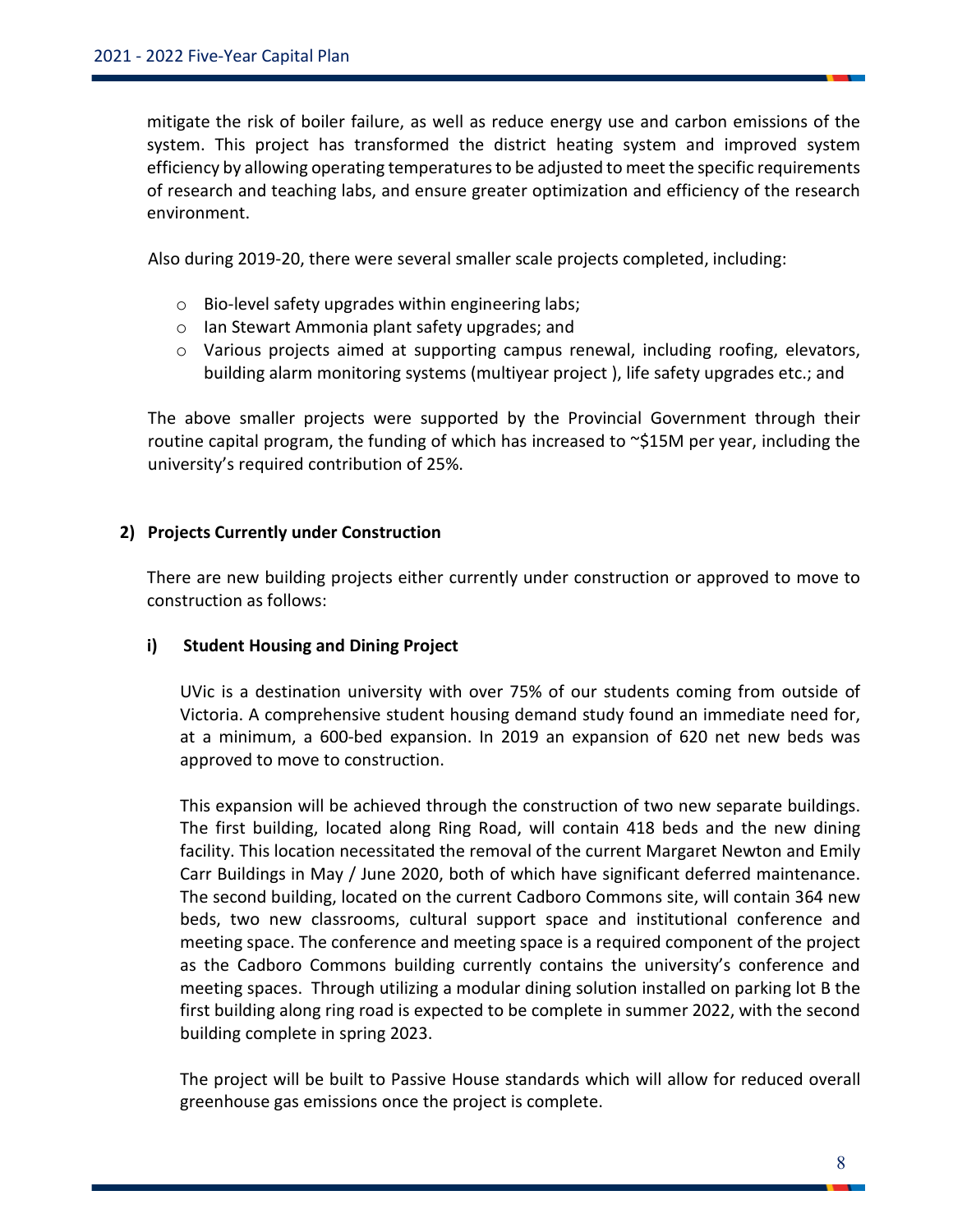The approved project budget is \$228.8 and is funded from incremental housing and food revenue and a \$5.2M contribution from the Province towards Passive House costs.

#### **ii) National Centre for Indigenous Law – an addition to the Fraser Building**

This addition to the Fraser Building will house UVic's new dual degree program in Common Law and Indigenous Legal Orders (JD/JID), that welcomed its first cohort of students in Fall 2018, and will serve as a national centre for critical engagement for research and education in Indigenous Law. This program, funded by this government for 96 FTE JD/JID students, will have transformational effects in communities across Canada, realizing the Truth and Reconciliation Commission's (TRC) hope that Indigenous and non-Indigenous peoples should live together in peace and prosperity. This project is a key step towards UVic's goal of being a global leader in creating better opportunities for Indigenous students, entering respectful educational and research partnerships with Indigenous Communities, and directly responding to the TRC's call to action 50. As well as the addition, the project includes renovations to the Fraser building for office and student gathering spaces. The budget for the addition is \$27.1M, funded from contributions from the federal and provincial governments of \$9.1M and \$13.0M respectively. The balance of the project is funded from an external donation.

## **3) Capital Projects in Planning**

This section outlines the priority capital projects for the university for the coming five years. Ministry guidelines classify major capital projects into three categories:

- I. New priority requests, which include new buildings or additions to current buildings;
- II. Whole asset replacement and renewal projects, which are those projects where 50% or more of the asset is renovated; and
- III. Student Housing.

With this categorization, some projects that would be considered major capital by the university given their size (over \$5.0M) are now categorized as Major Maintenance and Rehabilitation (MMR). MMR projects are those projects, with no dollar limit, where the renovation is less than 50% of the asset value. These projects have a separate Ministry funding process from whole asset replacement and renewal, and are therefore not considered part of the five-year capital plan process. In order to provide a complete picture of significant capital priorities on campus, current university priorities with respect to MMR greater than \$5.0M have been included below in their own section.

The following, in priority order, are the major capital projects for the campus: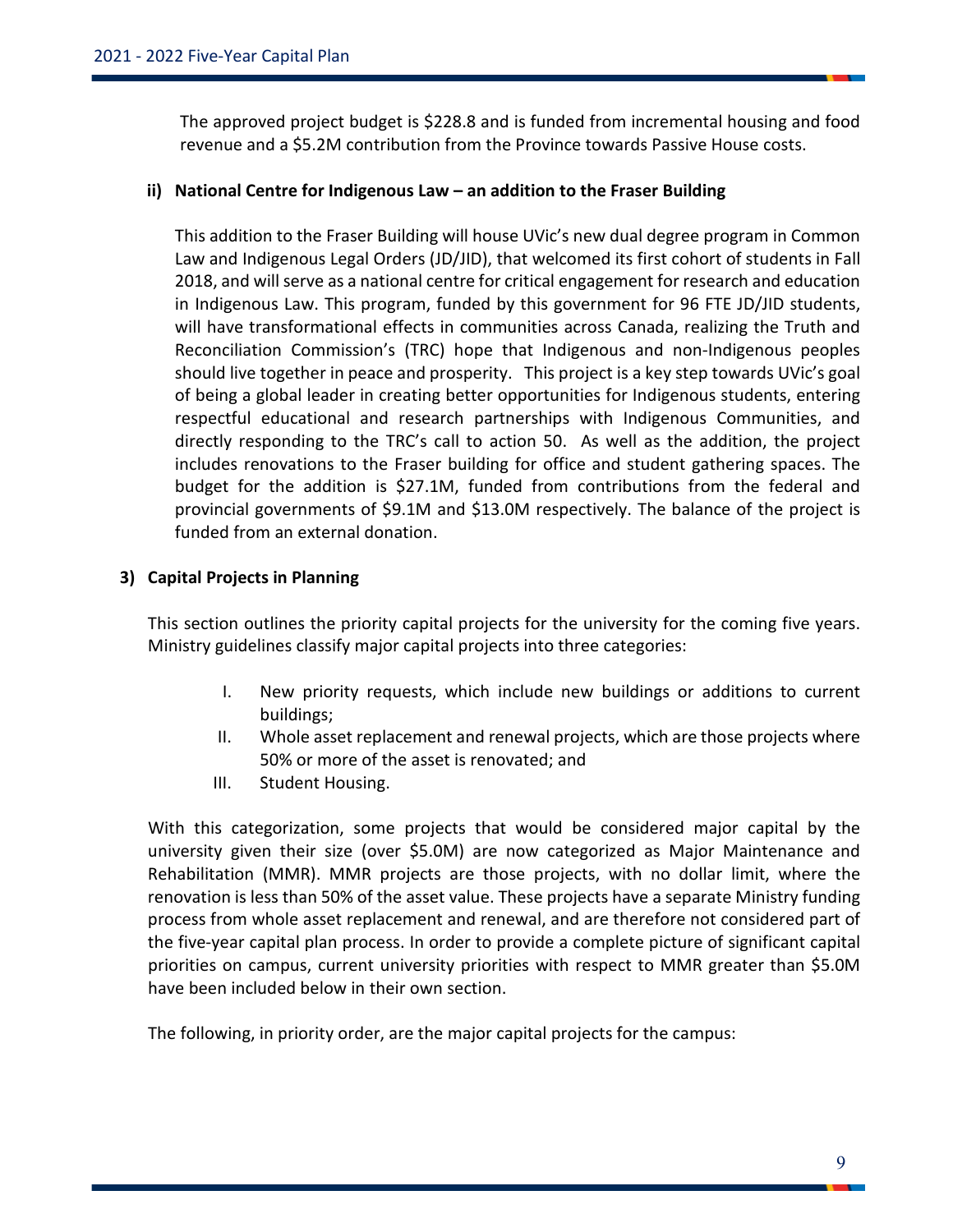#### **1) Addition to Engineering and Computer Science Building (category I – new priority)**

UVic has responded to changing student and societal demands for programs by shifting resources and programs to align with provincial labour market outlooks. To support this demand, UVic added a Civil Engineering program to the Faculty of Engineering which has a unique focus on training engineers to develop infrastructure with reduced environmental impacts, while continuing to meet social and economic needs of communities, cities and regions. Demand for computer science and engineering programs overall has been high, resulting in a decline in the percentage of students accepted and thereby increasing the high school grade point average cut-off for admission, resulting in decreased access for students. To meet this growing demand, government has committed to providing the university operating funding to support expansion by 500 FTEs. While operating funding is available to support the program, capital funding is necessary to be able to accommodate this level of growth.

An addition to the Engineering and Computer Science Building (ECSB) plus an adjacent high bay structure building will provide the space required to support this expansion. The addition will provide office, teaching and research space required to mount a world class teaching and research program. Such space includes design space, building science and materials labs, environmental labs and geotechnical labs. In order to undertake research and teaching with respect to structures, the adjacent building is required for the large volume high bay lab space required for the structures component of the civil program that cannot be accommodated within the building addition, given site constraints. The addition, to the south end of the current ECSB, would total ~5,560 square metres, with the high bay structures lab located south of the engineering lab wing totaling ~2,130 metres. Siting, programming and schematic design work is complete and the project is ready to move forward once funding is secured.

## Project Funding

The total cost for the addition to the ECSB and the high bay structure is \$89.6M. This project addresses one of the institutional space priorities - incremental space for the Faculty of Engineering. It is expected to be supported primarily through funding from the Ministry of Advanced Education, Skills and Training together with philanthropic and university funding.

## **2) Addition to Business and Economics Building (category I – new priority)**

Much like the demand for Computer Science and Engineering, student demand for Business, including entrepreneurship and innovation, has been very strong. UVic's Peter B. Gustavson School of Business has expanded by creating two additional cohorts and expanding its BCom minor program. Like Engineering, Business graduates are in demand.

This project includes an addition to the current Business and Economics (BEC) building (on the north side of the building) to provide for additional capacity to address program growth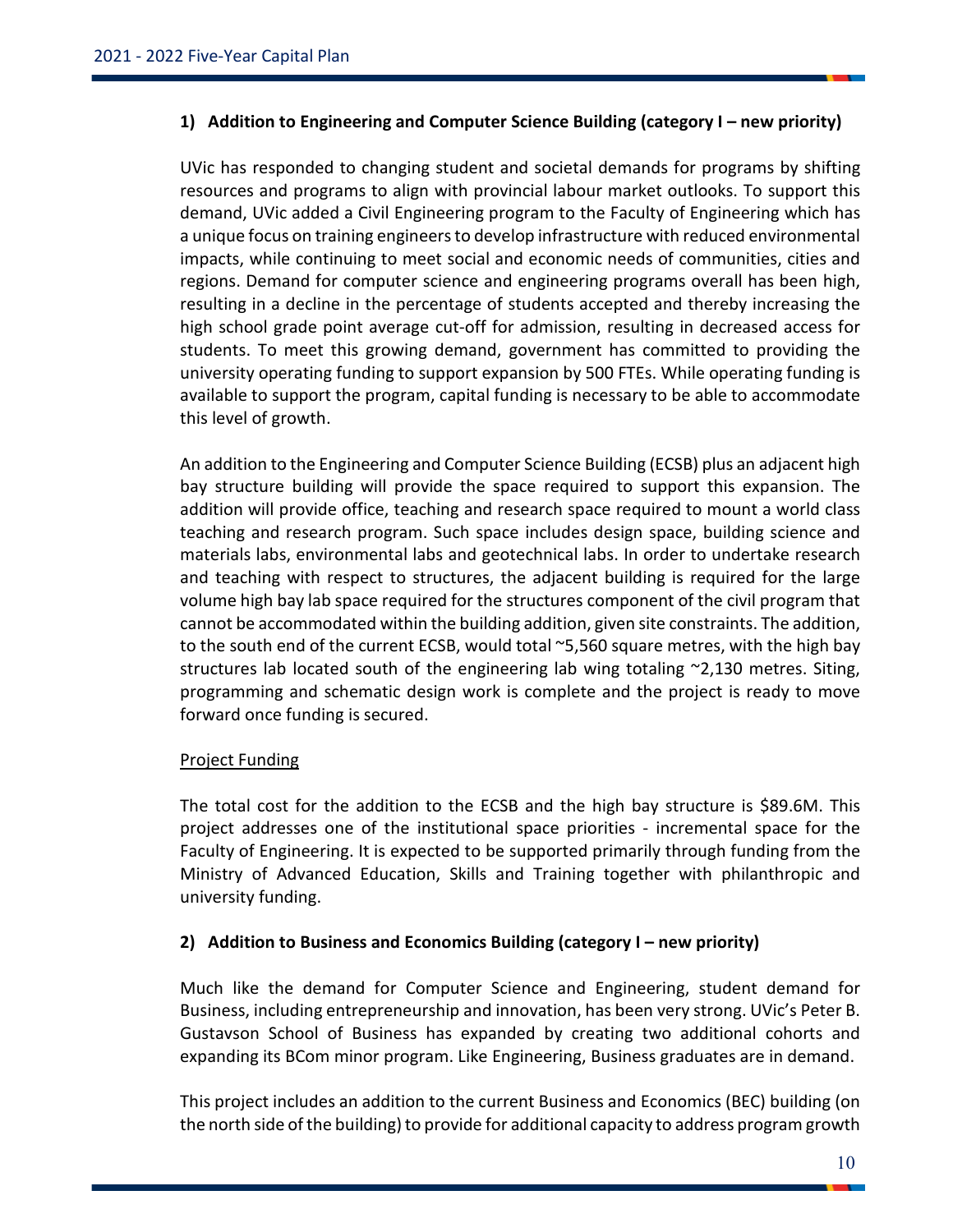and will provide incremental space for classroom and seminar spaces, academic offices and student support spaces. The preliminary planning for the building expansion indicates that the addition will be ~4,000 gross square metres.

## Project Funding

The estimated cost for expansion is  $\sim$ \$32.4M. This project addresses one of the space priorities noted above, which includes incremental space for the Faculty of Business. It is expected to be funded through a combination of philanthropic sources, Ministry of Advanced Education, Skills and Training and university funding. Project timing will be dependent upon securing philanthropic and Ministry funding.

#### **3) Campus Renewal Program (category II – whole asset replacement and renewal)**

The university has undertaken a review of buildings on campus to identify next stage building renewal priorities. Projects identified considered the state of the current building condition in relation to preliminary seismic risk screening, as undertaken for the Gordon Head campus buildings in early 2012. With significant renewals in Petch completed over the last two years, the next major renewal projects are the Fraser and McPherson Library buildings. The Fraser project fits within the whole asset replacement category as the project costs are over 50% of the building's value, and is therefore provided for in this plan, while the McPherson project will be a future project within Major Maintenance and Rehabilitation. These renewal projects will be completed in conjunction with seismic work where possible. Some or all of this project would ideally be completed in conjunction with the construction of the National Centre for Indigenous Law noted as priority 2 above, as it is an addition to the Fraser building. Planning will be undertaken in 2019/20 to determine which components can be included in the overall project and funding sources.

#### Project Funding

The projected budget for the Fraser Renewal is estimated at \$33M and is expected to be funded primarily from the Ministry of Advanced Education, Skills and Training.

## **4) Campus Active Transportation Infrastructure**

The Active Transportation Improvement Program will enhance active transportation modalities through the renewal and upgrading of current linear assets as outlined in the University's Campus Cycling Plan, the Greenway Project and a renewal of the transit exchange. Once implemented, this project will improve pedestrian and cycling access on and through campus by renewing and upgrading 2.1 kms of pathways and 3.5 kms of roadways. Upgraded amenities are a key strategy in achieving our goal of 70% of all trips to campus utilizing transit, cycling, walking or carpooling.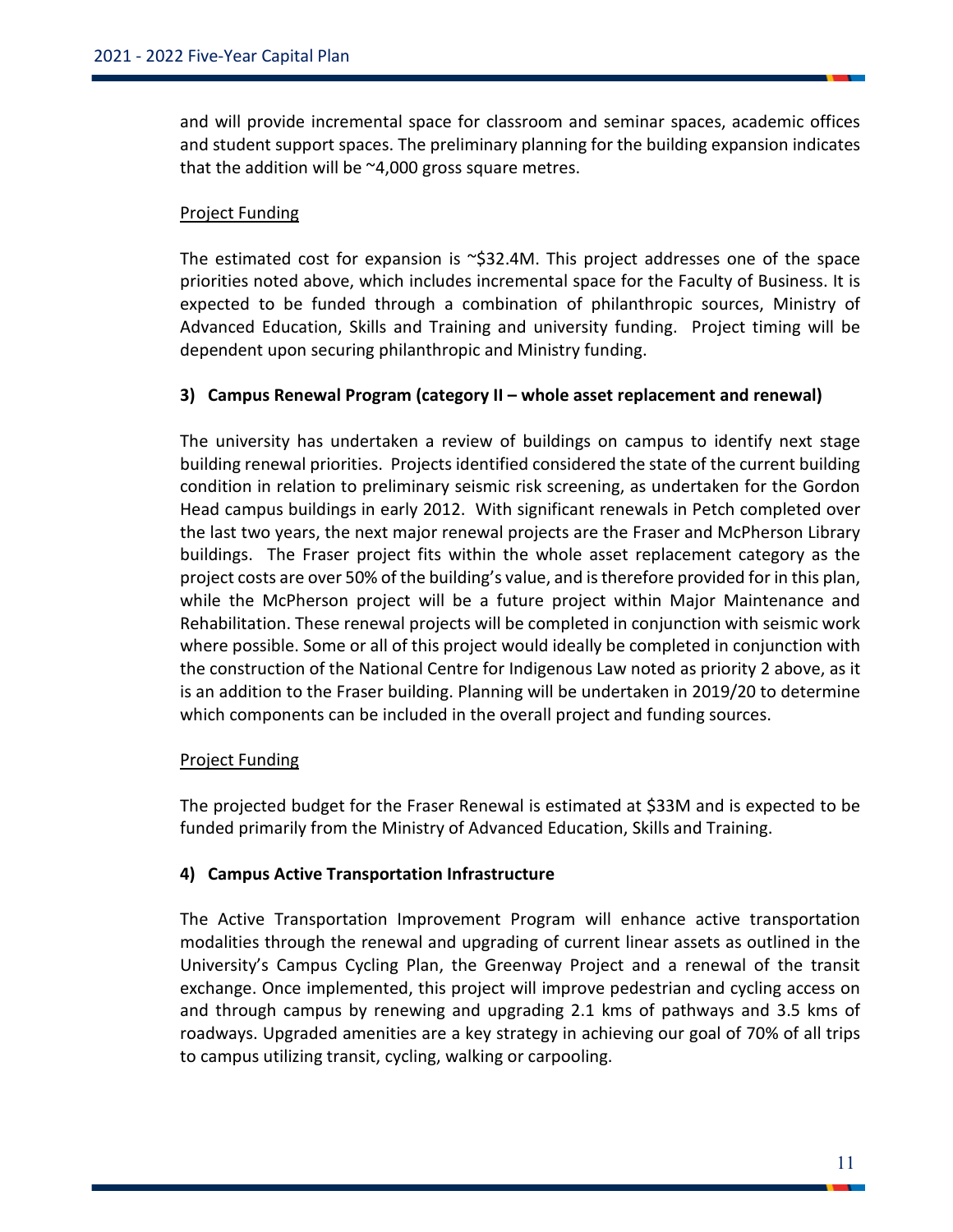#### Project Funding

The projected budget for the Active Transportation Improvement Program is estimated at \$18.4M and is expected to be through a combination of Federal, Provincial and university funding.

#### Major Maintenance and Rehabilitation Projects (MMR)

The Knowledge Infrastructure Program (KIP), funded by the federal and provincial governments, provided funding to undertake renewal and seismic work within six of our oldest buildings on campus. One of the requirements of the program was that the work had to be completed by a required deadline. Given the program time constraints, some seismic components could not be completed while still maintaining classes. As such, seismic work still needs to be completed for Clearihue, MacLaurin, Elliot Lecture Theatre and the University Centre Auditorium (the KIP buildings).

With respect to the remaining buildings on campus, a preliminary structural study has been completed that evaluated building risk during a seismic event affecting the campus. This information, in combination with the deferred maintenance assessment, will be used to develop future overall building renewal and seismic programs. In order to advance the seismic program, during 2016/17, detailed planning work to tender-ready documentation, was completed for McPherson, MacLaurin, Petch, Campus Security, Saunders and the University Centre Auditorium. Seismic work has been completed for both Saunders and Campus Security buildings. As part of the routine capital funding envelope from the Province, seismic work on MacLaurin D Wing is underway with completion expected in summer 2020.

The estimated budget to address all the seismic work in the McPherson library, Petch and University Centre totals ~\$60M. Detailed cost estimates for Clearihue and Elliot Lecture Theatre have not yet been completed. These projects are expected to be funded primarily from the Ministry of Advanced Education, Skills and Training and will not proceed without this funding.

## **E. PLANNING ACTIVITIES**

In order to ensure that institutional infrastructure and future five-year capital plans continue to reflect institutional needs and priorities, each year planning activities are undertaken to inform future capital development and planning. Over the next couple of years such planning activities are expected to include:

a) Academic and Non-Academic Support Needs

The current five-year capital plan has a number of expansion priorities that address needs within specific faculties to generally address space pressures resulting from student enrolment growth. We are hopeful that funding for the top priority project will be secured over the next year. As this project, along with the National Centre for Indigenous Law, moves from planning to implementation it is important that planning for future capital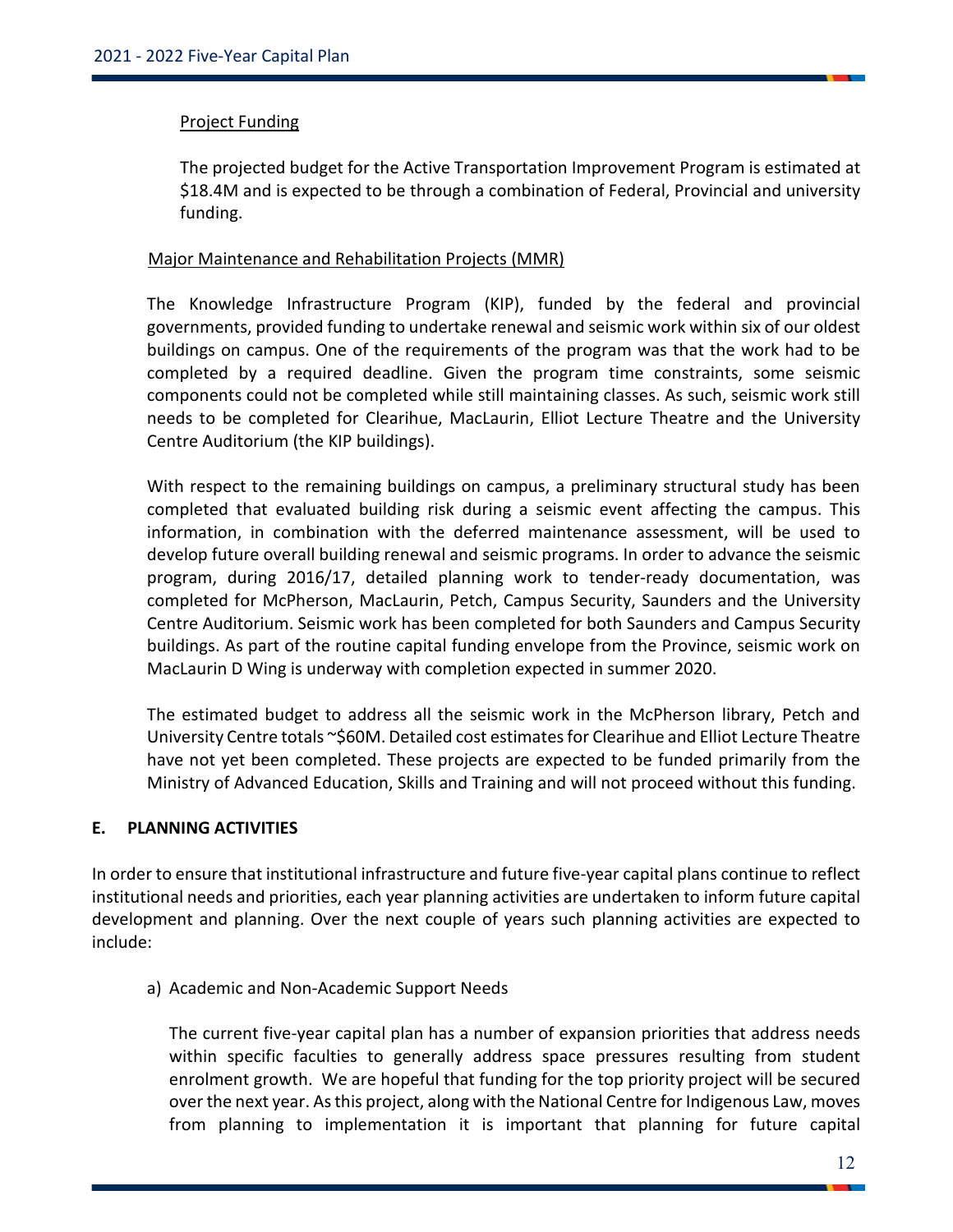requirements is started, as the timeline from project vision to project completion is often significant.

One of the strategies in our Strategic Framework 2018-2023 is to promote more collaboration, partnerships and interdisciplinary approaches. This goal leads to thinking about and planning for more flexible, multipurpose shared space. Most of the current buildings on campus, however, are discipline based and have therefore been built to address particular needs. While this approach ensures that infrastructure for specific programs are addressed, current space planning and configurations generally don't support well the above strategy and may not, in some cases, be an efficient allocation of space.

In order to address this strategy we need to consider and plan space differently. In developing the next large expansion, project planning should include broad space type requirements that can be used across faculties and /or departments, and that can be built to provide for future flexibility. Planning should also consider that some of our current buildings were never intended to accommodate many of the current research requirements and trying to renovate to address these needs can be extremely costly. As a result, it may be better to build newer facilities and convert current spaces to other purposes.

In developing capital expansion based on space types, consideration can still be made for how these spaces can support the needs in various faculties with overall space pressures. The current capital plan is based on planning undertaken five years ago that analyzed overall space needs. This work indicated that the need was most acute for the Faculties of Engineering, Science, Social Sciences and Business. The current plan provides for additions to support Engineering and Business, and work over the last two years has provided some incremental space in the coming year for Social Sciences and Science. Given this, an updated needs assessment should be undertaken that can inform the overall space type planning process. This work can also consider specific needs such as regulatory requirements related to the storage of the university's art collection, requirements for student common space, and space to support indigenous and other institutional priorities.

b) Alternative Fuel Options

While the primary purpose of the district energy plant project was to replace our aging infrastructure, its completion, along with the installation of associated energy transfer station installations, has improved the overall efficiency of our district energy system. This efficiency will help to reduce our institutional carbon emissions and will help with getting us close to attaining our goal of a 30% greenhouse gas (GHG) reduction below 2010 levels. The new plant is a still powered by natural gas, and natural gas consumption accounts for ~90% of UVic's GHG emissions. In order to fully realize our reduction goal and to move beyond it, the university needs to explore alternative energy sources. Over the next couple of years, in conjunction with the renewal of the climate and sustainability action plan, alternative energy sources will be explored, including the potential use of bio-solids. While alternative energy sources will be explored, it is expected that the district energy plant will continue to play a critical role in heating the campus for the foreseeable future.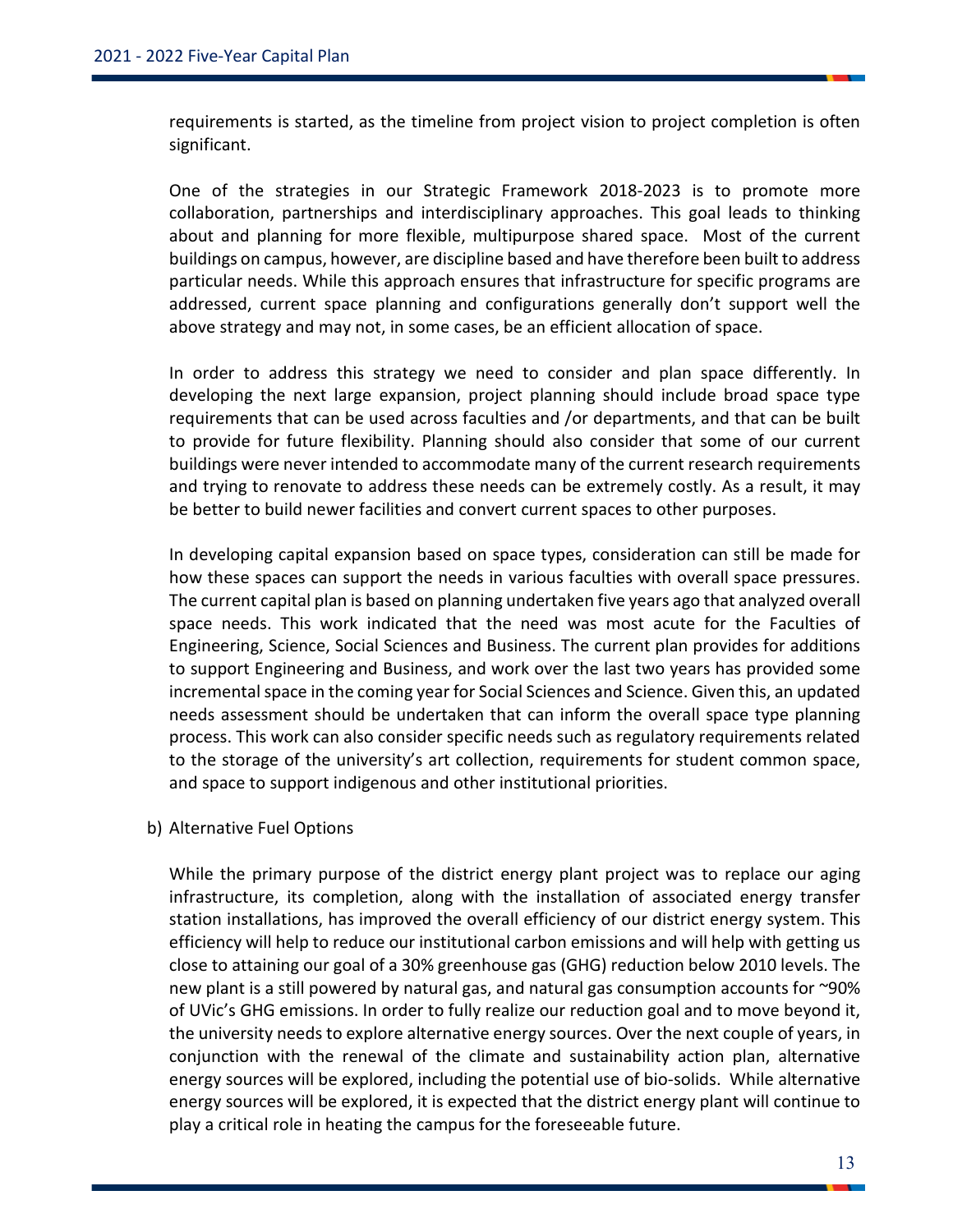#### c) Child Care Expansion

The Provincial government has launched the Childcare BC New Spaces Fund. The purpose of this fund is to accelerate new licensed childcare spaces within BC. The fund provides for up to \$3.5M for public sector projects. UVic has a long history of excess demand for childcare spaces and we have been unable to address this need due to lack of space and capital funding to construct facilities. This program provides UVic a good opportunity to address some of this excess demand. Planning is currently underway to understand the space requirements and determine an appropriate site for a potential expansion to childcare. The Campus Plan articulates that the build out of the campus should promote compact development. This overarching goal, along with a limited land base, means that all future development should ensure efficient use of the land. A stand-alone childcare facility would be quite small and therefore work is underway to determine compatible uses for a larger project.

#### d) Future Parking Requirements

The construction of the new student housing and dining project commenced in May 2020 and the addition to the Fraser building will start in late 2021. If the expansion to engineering is approved, construction for the project is also anticipated to commence in late 2021 resulting in a significant level of construction activity on campus. This level of construction activity, combined with growth in student, faculty and staff for engineering expansion and the JD/JID program, will put significant pressures on campus parking infrastructure. Work has already begun to look at options to not only manage through this period of high construction activity but to develop a longer term plan for parking. As part of this planning, we are also examining our transportation choices program as well as parking permit pricing.

#### **F. SUMMARY**

The University of Victoria's five-year capital plan reflects the academic priorities of the university. As demonstrated in our own Planning and Budget Framework, our Institutional Accountability Plan and Report to the Ministry of Advanced Education, Skills and Training, our top priorities are to support all students; meet existing and anticipated program demand; and ensure our programs are of the highest quality. In order to support these institutional priorities, capital planning efforts over the next five years will need to address both academic program and student housing space (in progress) pressures through some expansion, as well as deferred maintenance requirements through renewal and seismic projects.

The above plan outlines the projects required or in process to support these important institutional goals. The top priority new projects are an addition to Engineering and Computer Science building, an addition to the Business and Economics building, a campus building renewal program and a renewal of campus active transportation infrastructure.